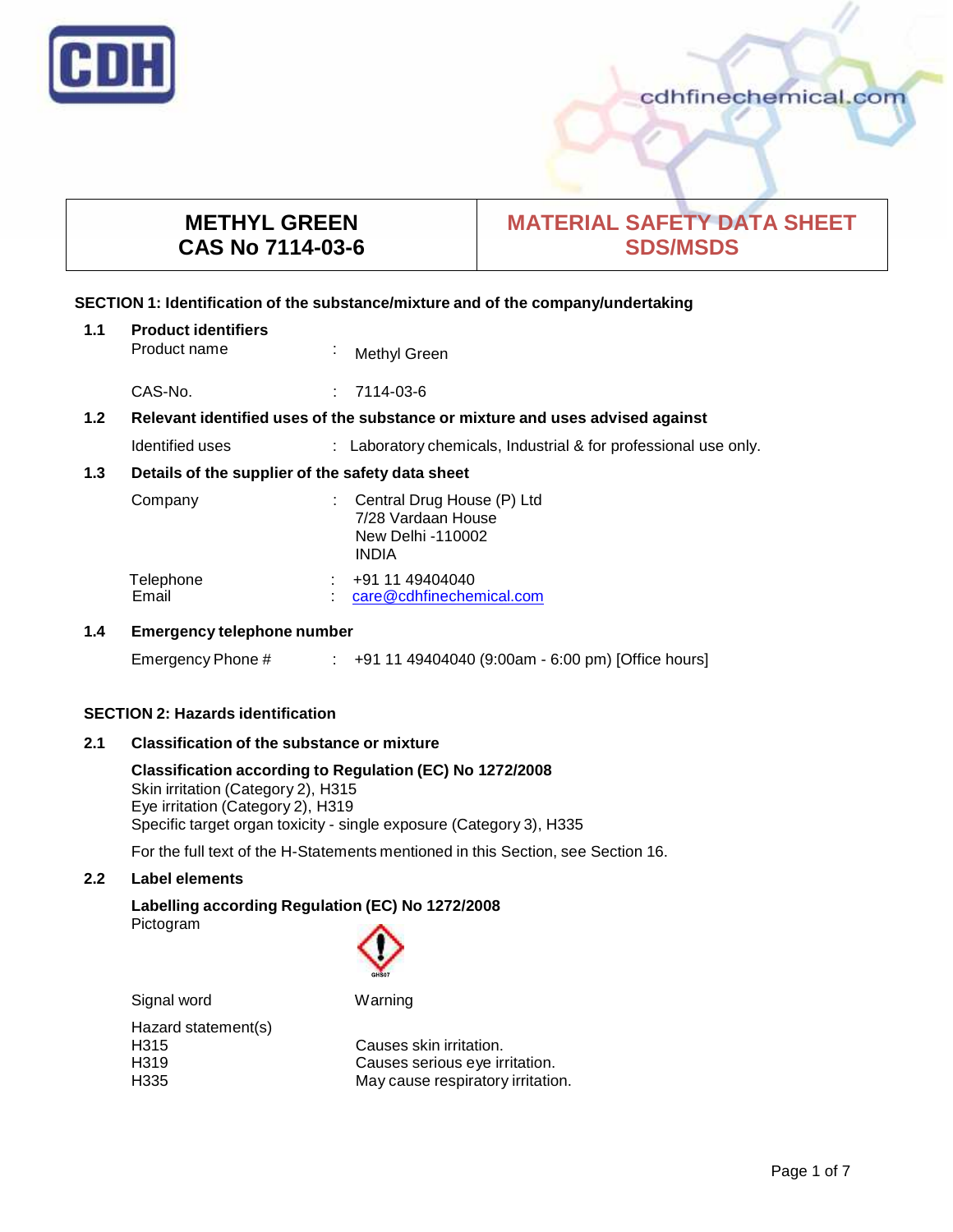| Precautionary statement(s)               | Avoid breathing dust/fume/gas/mist/vapours/spray.                   |
|------------------------------------------|---------------------------------------------------------------------|
| P <sub>261</sub>                         | IF IN EYES: Rinse cautiously with water for several minutes. Remove |
| $P305 + P351 + P338$                     | contact lenses, if present and easy to do. Continue rinsing.        |
| Supplemental Hazard<br><b>Statements</b> | none                                                                |

## **2.3 Other hazards** - none

## **SECTION 3: Composition/information on ingredients**

| 3.1 | <b>Substances</b> |                                |  |
|-----|-------------------|--------------------------------|--|
|     | Synonyms          | Ethyl Green                    |  |
|     | Formula           | : $C_{27}H_{35}Cl_2N_3.ZnCl_2$ |  |
|     | Molecular weight  | 608.78 g/mol                   |  |
|     | CAS-No.           | 7114-03-6                      |  |
|     | EC-No.            | 230-415-4                      |  |

**4-[[4- (dimethylamino)phe yl][4-(dimethyliminio)cyclohexa-2,5-dien-1-yli dene]methyl]-N-ethyl-N,N dime thylanilinium bromid e chloride,**

| <b>CAS-No.</b> | 7114-03-6 | Skin Irrit. 2; Eye Irrit. 2; STOT $\leq$ = 100 % |  |
|----------------|-----------|--------------------------------------------------|--|
| EC-No.         | 230-415-4 | SE 3; H315, H319, H335                           |  |

For the full text of the H-Statements mentioned in this Section, see Section 16.

## **SECTION 4: First aid measures**

## **4.1 Description of first aid measures**

## **General advice**

Consult a physician. Show this safety data sheet to the doctor in attendance.

## **If inhaled**

If breathed in, move person into fresh air. If not breathing, give artificial respiration. Consult a physician.

## **In case of skin contact**

Wash off with soap and plenty of water. Consult a physician.

# **In case of eye contact**

Rinse thoroughly with plenty of water for at least 15 minutes and consult a physician.

## **If swallowed**

Never give anything by mouth to an unconscious person. Rinse mouth with water. Consult a physician.

## **4.2 Most important symptoms and effects, both acute and delayed**

The most important known symptoms and effects are described in the labelling (see section 2.2) and/or in section 11

**4.3 Indication of any immediate medical attention and special treatment needed** No data available

## **SECTION 5: Firefighting measures**

# **5.1 Extinguishing media**

# **Suitable extinguishing media**

Use water spray, alcohol-resistant foam, dry chemical or carbon dioxide.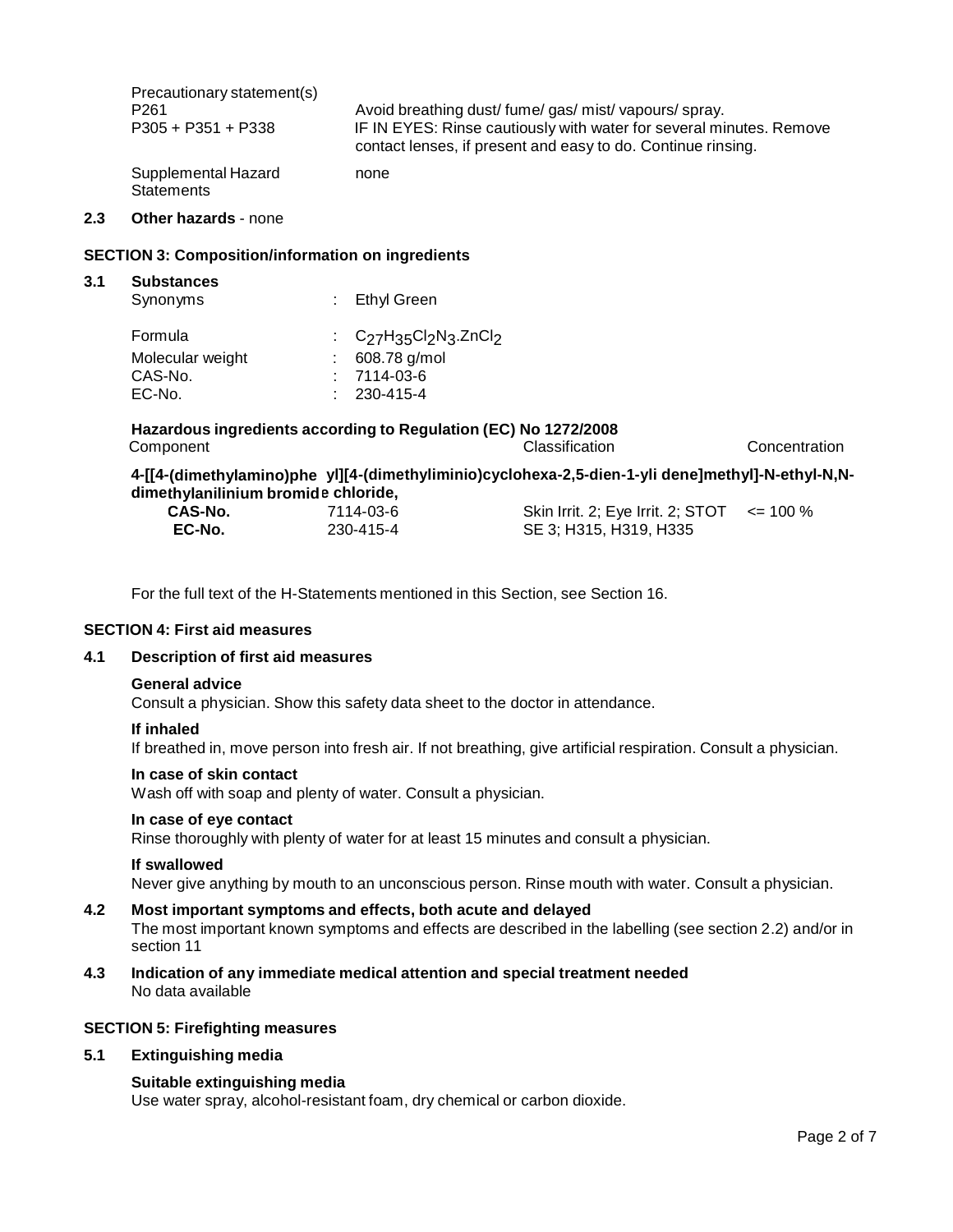# **5.2 Special hazards arising from the substance ormixture**

Carbon oxides, Nitrogen oxides (NOx), Hydrogen chloride gas, Hydrogen bromide gas, Zinc/zinc oxides

# **5.3 Advice for firefighters**

Wear self-contained breathing apparatus for firefighting if necessary.

**5.4 Further information**

No data available

# **SECTION 6: Accidental release measures**

- **6.1 Personal precautions, protective equipment and emergency procedures** Use personal protective equipment. Avoid dust formation. Avoid breathing vapours, mist or gas. Ensure adequate ventilation. Evacuate personnel to safe areas. Avoid breathing dust. For personal protection see section 8.
- **6.2 Environmental precautions** Do not let product enter drains.
- **6.3 Methods and materials for containment and cleaning up** Pick up and arrange disposal without creating dust. Sweep up and shovel. Keep in suitable, closed containers for disposal.
- **6.4 Reference to other sections** For disposal see section 13.

# **SECTION 7: Handling and storage**

**7.1 Precautions for safe handling** Avoid contact with skin and eyes. Avoid formation of dust and aerosols. Provide appropriate exhaust ventilation at places where dust is formed.Normal measures for preventive fire protection.

For precautions see section 2.2.

- **7.2 Conditions for safe storage, including any incompatibilities** Store in cool place. Keep container tightly closed in a dry and well-ventilated place. Storage class (TRGS 510): Combustible Solids
- **7.3 Specific end use(s)**

Apart from the uses mentioned in section 1.2 no other specific uses are stipulated

# **SECTION 8: Exposure controls/personal protection**

## **8.1 Control parameters**

## **8.2 Exposure controls**

# **Appropriate engineering controls**

Handle in accordance with good industrial hygiene and safety practice. Wash hands before breaks and at the end of workday.

## **Personal protective equipment**

## **Eye/face protection**

Safety glasses with side-shields conforming to EN166 Use equipment for eye protection tested and approved under appropriate government standards such as NIOSH (US) or EN 166(EU).

## **Skin protection**

Handle with gloves. Gloves must be inspected prior to use. Use proper glove removal technique (without touching glove's outer surface) to avoid skin contact with this product. Dispose of contaminated gloves after use in accordance with applicable laws and good laboratory practices. Wash and dry hands.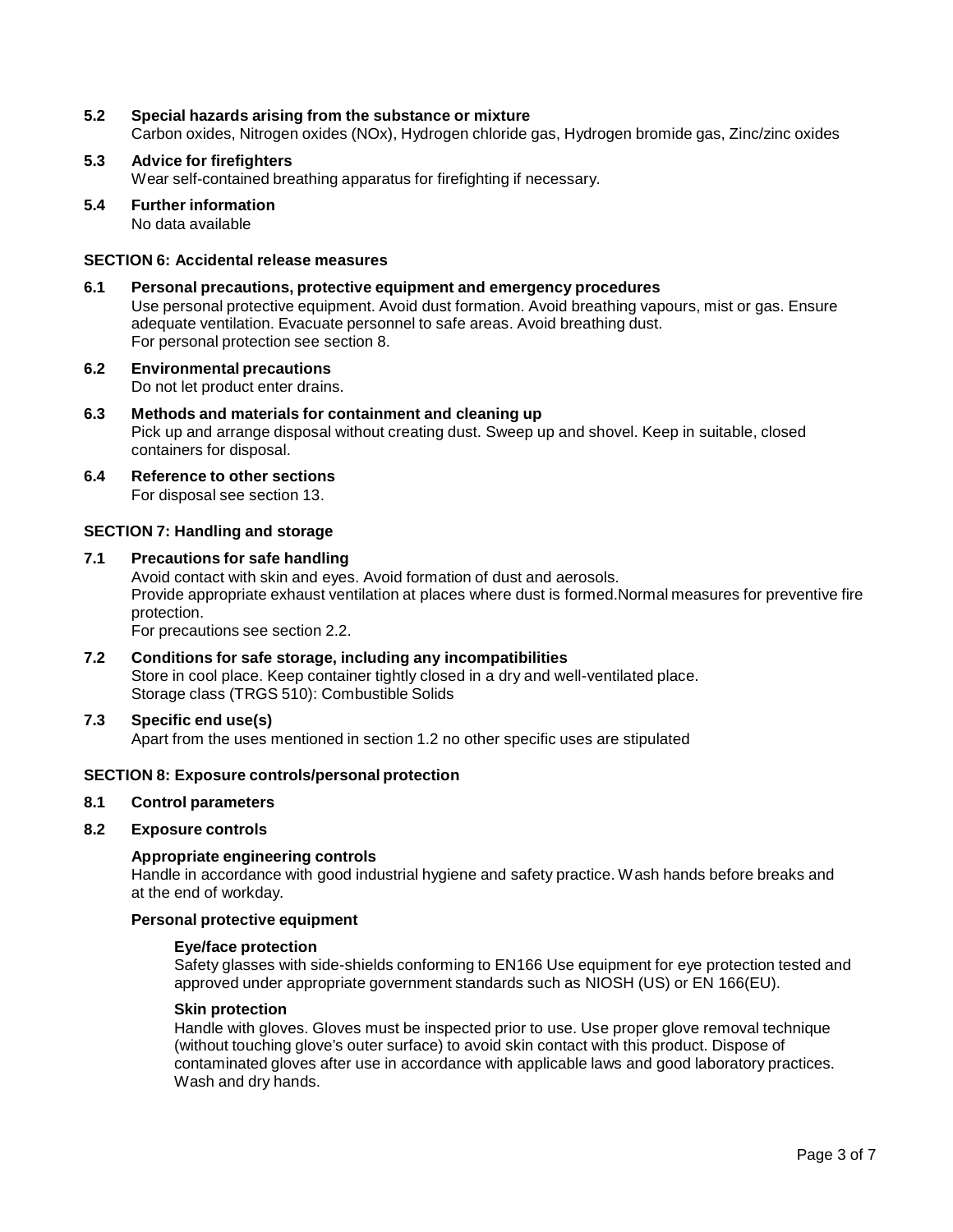## **Body Protection**

Impervious clothing, The type of protective equipment must be selected according to the concentration and amount of the dangerous substance at the specific workplace.

## **Respiratory protection**

For nuisance exposures use type P95 (US) or type P1 (EU EN 143) particle r (US) or type ABEK- P2 (EU EN 143) respirator cartridges. Use respirators and components tested and approved under appropriate government standards such as NIOSH (US) or CEN (EU).

#### **Control of environmental exposure**

Do not let product enter drains.

## **SECTION 9: Physical and chemical properties**

# **9.1 Information on basic physical and chemical properties**

| a) | Appearance                                         | Form: solid                          |
|----|----------------------------------------------------|--------------------------------------|
| b) | Odour                                              | No data available                    |
| c) | <b>Odour Threshold</b>                             | No data available                    |
| d) | pH                                                 | No data available                    |
| e) | Melting point/freezing<br>point                    | Melting point/range: > 300 °C - lit. |
| f) | Initial boiling point and<br>boiling range         | No data available                    |
| g) | Flash point                                        | No data available                    |
| h) | Evaporation rate                                   | No data available                    |
| i) | Flammability (solid, gas)                          | No data available                    |
| j) | Upper/lower<br>flammability or<br>explosive limits | No data available                    |
| k) | Vapour pressure                                    | No data available                    |
| I) | Vapour density                                     | No data available                    |
| m) | Relative density                                   | No data available                    |
| n) | Water solubility                                   | No data available                    |
| O) | Partition coefficient: n-<br>octanol/water         | No data available                    |
| p) | Auto-ignition<br>temperature                       | No data available                    |
| q) | Decomposition<br>temperature                       | No data available                    |
| r) | Viscosity                                          | No data available                    |
| s) | <b>Explosive properties</b>                        | No data available                    |
| t) | Oxidizing properties                               | No data available                    |
|    |                                                    |                                      |

## **9.2 Other safety information** No data available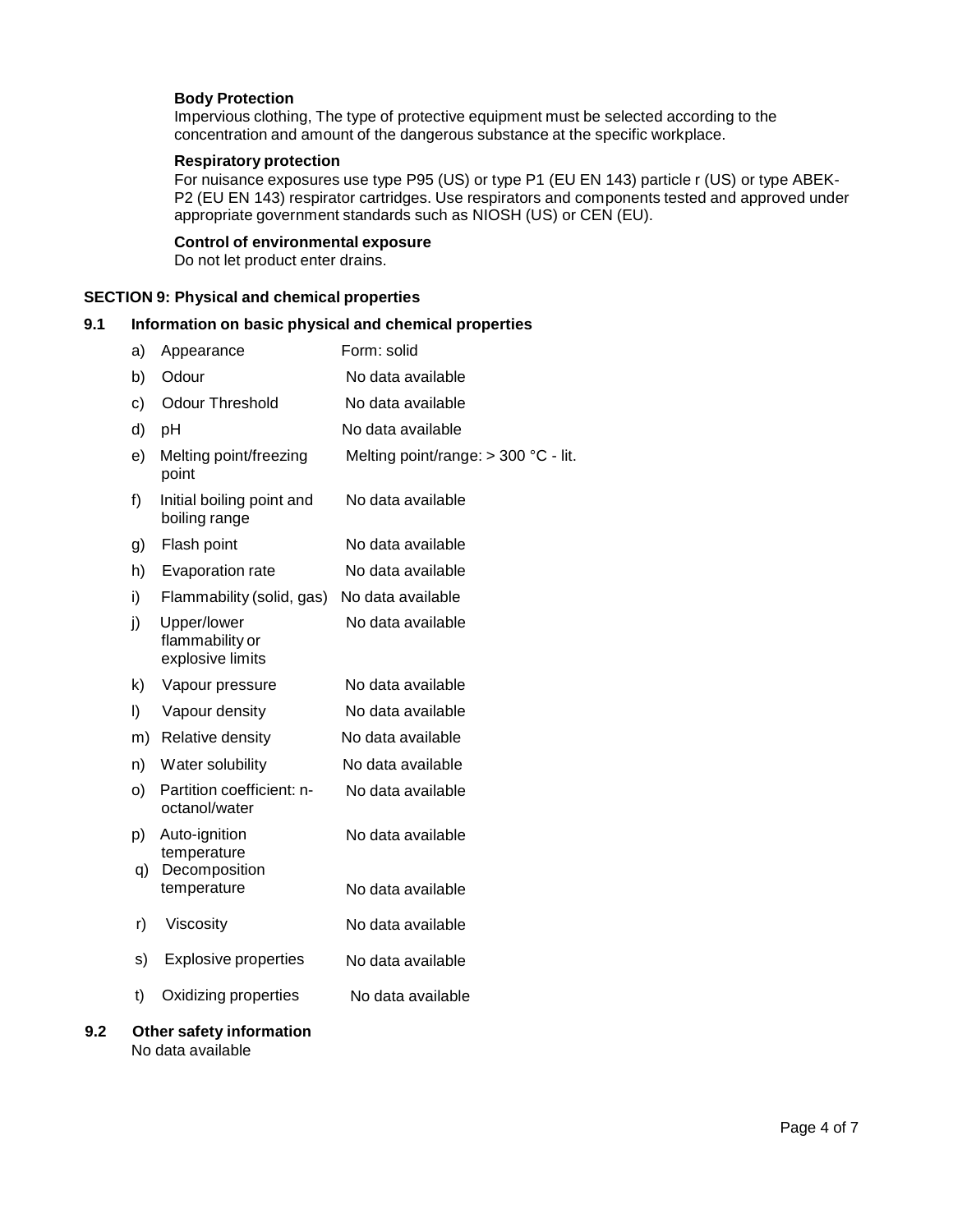# **SECTION 10: Stability and reactivity**

- **10.1 Reactivity** No data available
- **10.2 Chemical stability** Stable under recommended storage conditions.
- **10.3 Possibility of hazardous reactions** No data available
- **10.4 Conditions to avoid** No data available
- **10.5 Incompatible materials** Strong oxidizing agents

# **10.6 Hazardous decomposition products**

Hazardous decomposition products formed under fire conditions. - Carbon oxides, Nitrogen oxides (NOx), Hydrogen chloride gas, Hydrogen bromide gas, Zinc/zinc oxides Other decomposition products - No data available In the event of fire: see section 5

# **SECTION 11: Toxicological information**

# **11.1 Information on toxicological effects**

## **Acute toxicity**

No data available4-[[4-(dimethylamino)phenyl][4-(dimethyliminio)cyclohexa-2,5-dien-1-yli dene]methyl]-N ethyl-N,N-dimethylanilinium bromide chloride,

Inhalation: No data available(4-[[4-(dimethylamino)phenyl][4-(dimethyliminio)cyclohexa-2,5-dien-1-yli dene]methyl]-N-ethyl-N,N-dimethylanilinium bromide chloride,)

## **Skin corrosion/irritation**

No data available(4-[[4-(dimethylamino)phenyl][4-(dimethyliminio)cyclohexa-2,5-dien-1-yli dene]methyl]-N ethyl-N,N-dimethylanilinium bromide chloride,)

## **Serious eye damage/eye irritation**

No data available(4-[[4-(dimethylamino)phenyl][4-(dimethyliminio)cyclohexa-2,5-dien-1-yli dene]methyl]-N ethyl-N,N-dimethylanilinium bromide chloride,)

## **Respiratory orskin sensitisation**

No data available(4-[[4-(dimethylamino)phenyl][4-(dimethyliminio)cyclohexa-2,5-dien-1-yli dene]methyl]-N ethyl-N,N-dimethylanilinium bromide chloride,)

## **Germ cell mutagenicity**

No data available(4-[[4-(dimethylamino)phenyl][4-(dimethyliminio)cyclohexa-2,5-dien-1-yli dene]methyl]-N ethyl-N,N-dimethylanilinium bromide chloride,)

## **Carcinogenicity**

(4-[[4-(dimethylamino)phenyl][4-(dimethyliminio)cyclohexa-2,5-dien-1-yli dene]methyl]-N-ethyl-N,N dimethylanilinium bromide chloride,)

No data available(4-[[4-(dimethylamino)phenyl][4-(dimethyliminio)cyclohexa-2,5-dien-1-yli dene]methyl]-N ethyl-N,N-dimethylanilinium bromide chloride,)

IARC: No component of this product present at levels greater than or equal to 0.1% is identified as probable, possible or confirmed human carcinogen by IARC.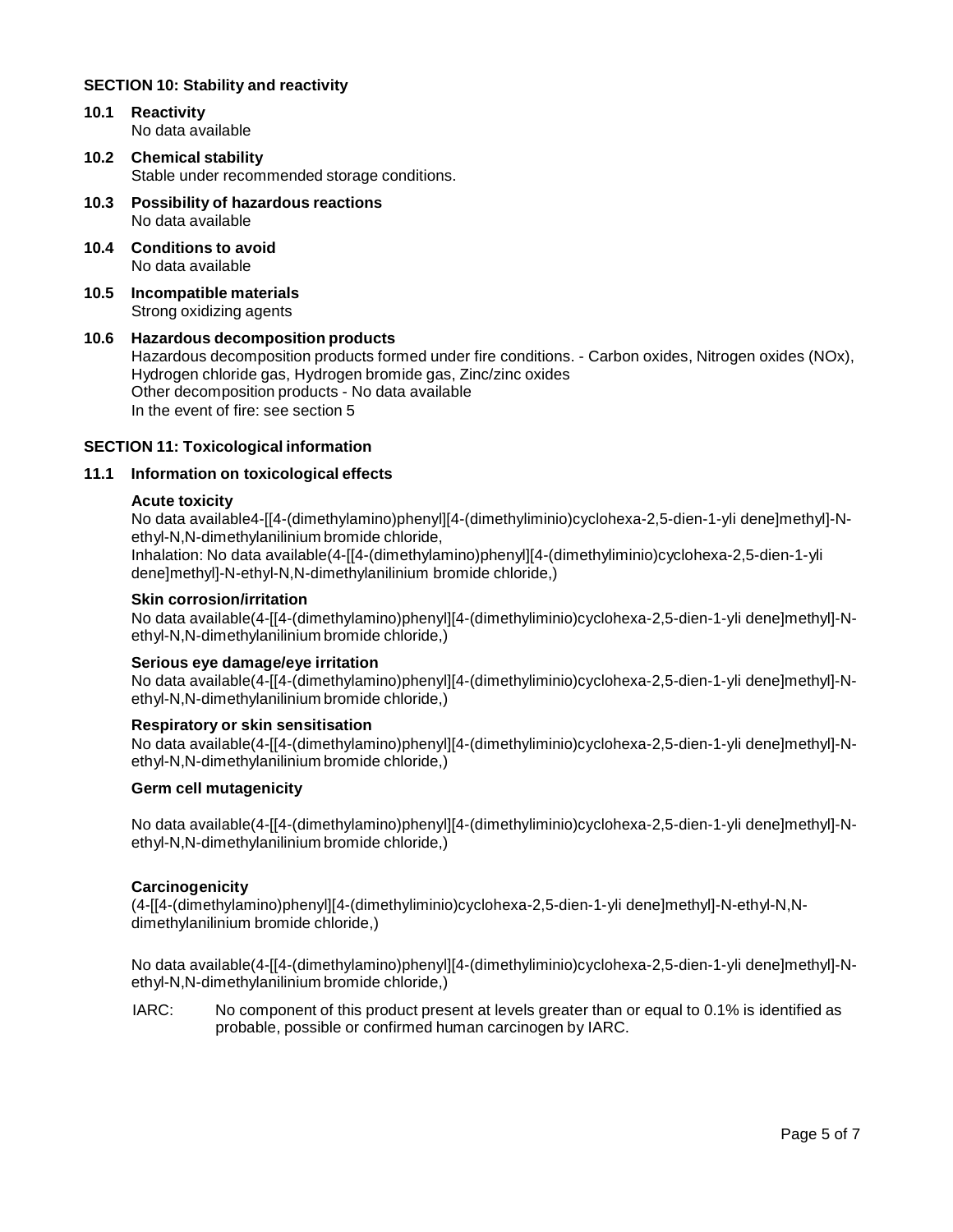# **Reproductive toxicity**

No data available(4-[[4-(dimethylamino)phenyl][4-(dimethyliminio)cyclohexa-2,5-dien-1-yli dene]methyl]-N ethyl-N,N-dimethylanilinium bromide chloride,)

# **Specific target organ toxicity - single exposure**

Inhalation - May cause respiratory irritation.(4-[[4-(dimethylamino)phenyl][4-(dimethyliminio)cyclohexa-2,5 dien-1-yli dene]methyl]-N-ethyl-N,N-dimethylanilinium bromide chloride,)

## **Specific target organ toxicity - repeated exposure**

No data available

## **Aspiration hazard**

No data available(4-[[4-(dimethylamino)phenyl][4-(dimethyliminio)cyclohexa-2,5-dien-1-yli dene]methyl]-N ethyl-N,N-dimethylanilinium bromide chloride,)

## **Additional Information**

RTECS: Not available

To the best of our knowledge, the chemical, physical, and toxicological properties have not been thoroughly investigated.(4-[[4-(dimethylamino)phenyl][4-(dimethyliminio)cyclohexa-2,5-dien-1-yli dene]methyl]-N-ethyl-N,N-dimethylanilinium bromide chloride,)

# **SECTION 12: Ecological information**

- **12.1 Toxicity** No data available
- **12.2 Persistence and degradability** No data available
- **12.3 Bioaccumulative potential** No data available
- **12.4 Mobility in soil** No data available(4-[[4-(dimethylamino)phenyl][4-(dimethyliminio)cyclohexa-2,5-dien-1-yli dene]methyl]-N ethyl-N,N-dimethylanilinium bromide chloride,)

# **12.5 Results of PBT and vPvB assessment**

PBT/vPvB assessment not available as chemical safety assessment not required/not conducted

## **12.6 Other adverse effects**

No data available

# **SECTION 13: Disposal considerations**

## **13.1 Waste treatment methods**

## **Product**

Offer surplus and non-recyclable solutions to a licensed disposal company. Contact a licensed professional waste disposal service to dispose of this material. Dissolve or mix the material with a combustible solvent and burn in a chem scrubber.

# **Contaminated packaging**

Dispose of as unused product.

# **SECTION 14: Transport information**

# **14.1 UN number**

ADR/RID: - IMDG: - IMDG: - IATA: -